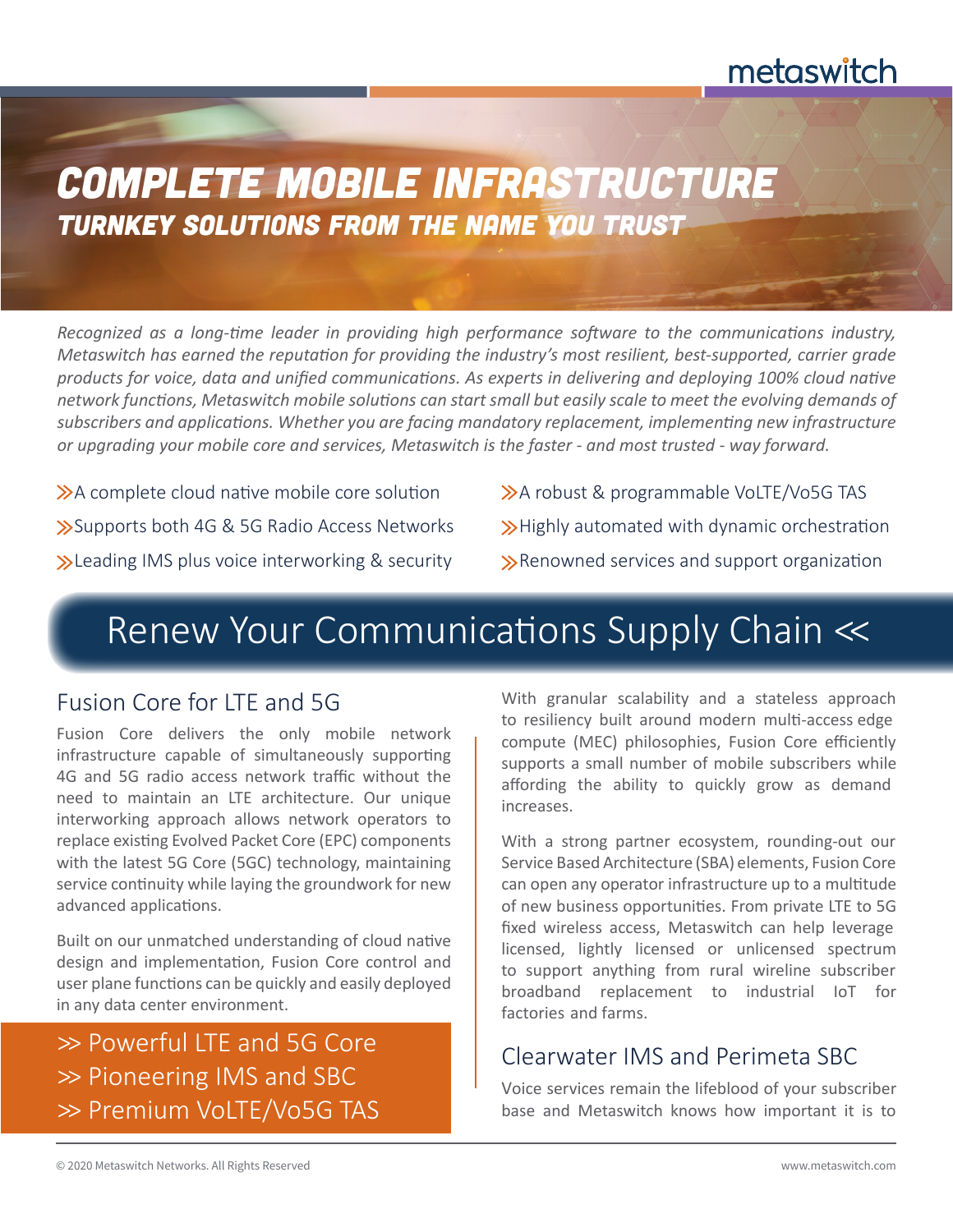maintain the confidence you have worked hard to build, over the years.

The IP Multimedia Subsystem (IMS) and Session Border Controllers (SBCs) make up the critical infrastructure that ensures today's telephony applications are operating reliably, securely, and with optimal efficiency.

Built using web development methods to provide voice, video and messaging services for several thousand to millions of users, Clearwater Core implements the central switching function of IMS. Architected from the ground up for granularly scalable deployments within virtualized public or private elastic compute clouds, Clearwater combines the economics of over-thetop (OTT) style service platforms with the standards compliance and reliability expected of telco-grade communications network solutions.

The perimeter of your communications architecture is only as strong as its weakest link. Our Perimeta SBC meets the challenges of today's networks with capabilities that deliver sophisticated network security, extensive protocol interworking and complete packet analysis for in-depth problem isolation and repair. Whether deployed in the access layer or for interconnect, Perimeta is a critical component for fortifying your portfolio of voice and messaging services.

### Rhino VoLTE TAS Platform

From efficient spectrum utilization to superior voice quality, adopting VoLTE affords numerous advantages to the network operator and consumer. The Metaswitch Rhino VoLTE TAS provides open and extendable IMS application server function for delivering voice, video and messaging services over LTE, 5GNR and Wi-Fi. Together with our IMS offerings, Rhino can extend support for legacy 3G with Single Radio Voice Call Continuity (SRVCC), providing a transparent voice offering regardless of 4G/5G network coverage continuity.

Rhino delivers the call control services for voice and video communications, plus the supplementary services for VoLTE, equivalent to the switch and supplementary services in GSM. The Rhino VoLTE TAS delivers these services in full compliance with GSMA

standards for implementing IMS, including IR.92, IR.94 and IR.51 VoWiF. As you might expect, from the pioneers in delivering 5G core network functions, Rhino is 5G ready, enabling network operators to offer Voice over 5G (Vo5G) as handset capabilities evolve.

| <b>Core Network Domain</b>    | <b>Product &amp; Functional Components</b>                                                                                                                                                       |
|-------------------------------|--------------------------------------------------------------------------------------------------------------------------------------------------------------------------------------------------|
| Packet Core                   | Fusion Core 5GC - UPF, AMF, SMF<br>Fusion Core 4G - IWF, MME<br>HPE - HSS, UDM, UDR, AUSF<br>Openet - PCF, PCRF Bridge                                                                           |
| <b>Voice Core</b>             | Clearwater IMS Core - I/S-CSCF, BGCF<br>Perimeta SBC - P/E-CSCF, IBCF,<br>TrGW, IMS-AGW, ATCF, ATGW<br>Rhino TAS - TAS, SCC-AS, Ut Proxy<br>MRFC, MRFP<br>MGCF, MGW<br><b>ENUM</b><br><b>DES</b> |
| CI / CD                       | ServiceIQ Automation & Assurance                                                                                                                                                                 |
| <b>Proffessional Services</b> | System integration - design, deploy,<br>integrate, test, support<br>Migration                                                                                                                    |

### ServiceIQ Automation and Assurance

Metaswitch ServiceIQ provides a rich suite of automation tooling for operators that enables Continuous Integration / Continuous Delivery (CI/ CD) of software updates and service configuration via GitOps pipelines. A data repository comprising key performance indicators (KPIs) supports comprehensive, customizable end to end service dashboards and progressive canary-level test/release workflows. ServiceIQ is modular and tailored to fit seamlessly with other network operation center tools and each service provider's preferred way of working, whether derived from physical appliance-based systems or modern, distributed, multi-access compute clouds.

visit www.metaswitch.com/trusted *The Faster Way Forward*